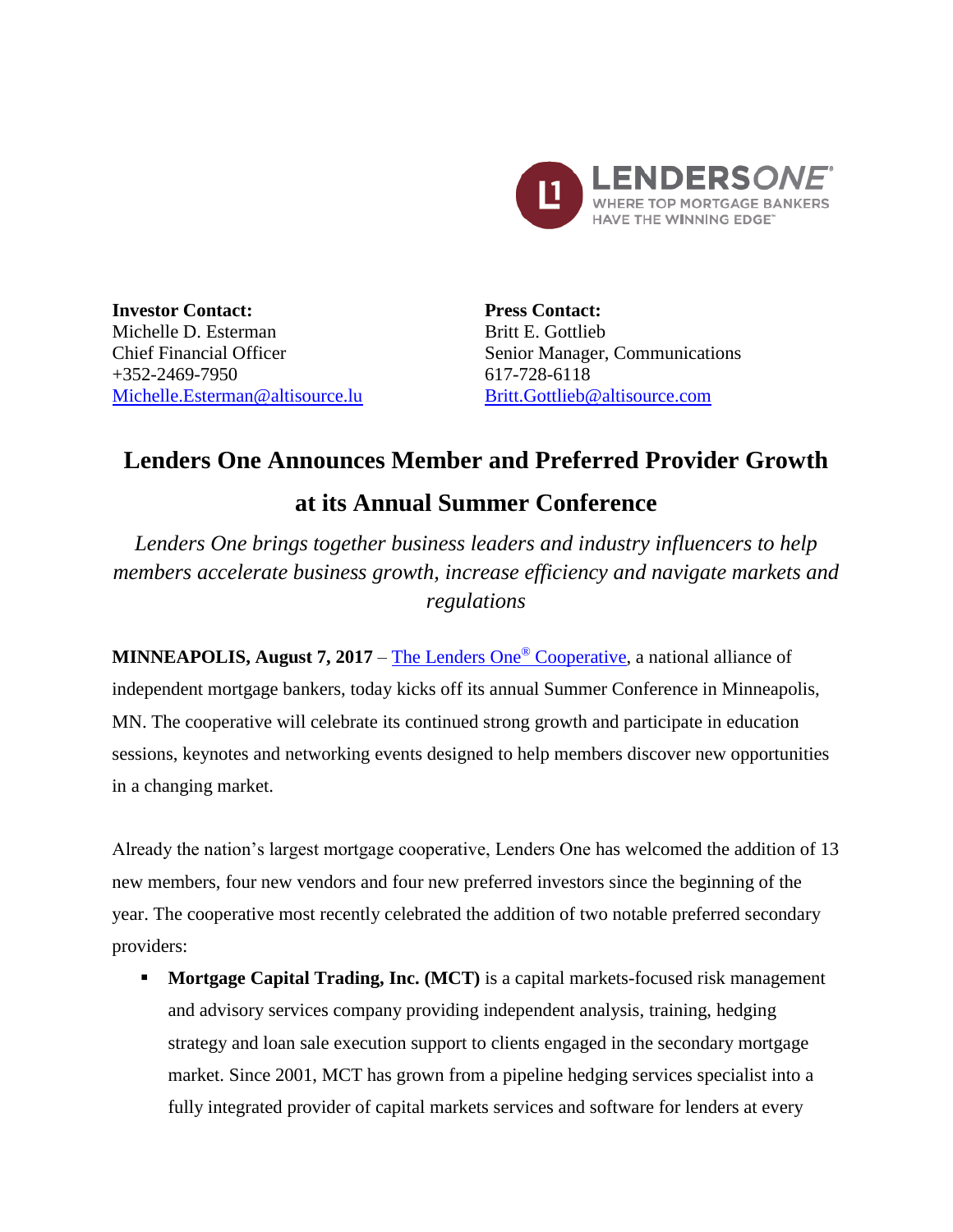stage of growth. Lenders One members will receive discounted pricing on selected services. In addition, MCT is committed to integrating with noteXchange and working closely with Lenders One members and the cooperative's preferred investors to bring even more efficiencies and productivity lift to the bulk trading market.

**Planet Home Lending, LLC** is a full-service, multi-state lender providing its customers a wide variety of loan products, including 203(k)s and FHA manufactured home loans, with a non-QM, alternative doc program for self-employed business owners and jumbo products coming soon. Consistently ranked in the top four for price on ICON for best effort, Planet Home Lending gives Lenders One members an assigned sales and service representative delivering personalized service plus access to state-of-the-art technology and a seasoned management team. Planet Home Lending, a Lenders One member for close to four years, has now moved into a hybrid role as both a member and investor.

"We are thrilled with the momentum our cooperative has achieved," said Bryan Binder, chief executive officer of Lenders One. "As we continue to grow in size and market presence, our team is committed to delivering value to our members through our many networking and educational opportunities as well as innovative technology offerings. We can see that our progress and industry-leading services are resonating with our members as the attendance at this Summer Conference is up over 30 percent from last summer."

Over the past three conferences, Lenders One has announced the strategic addition of new technologies to help benefit our members, including Vendorly and noteXchange. At this year's Summer Conference, Lenders One will launch additional noteXchange capabilities as well as preview a new cutting-edge eClosing 'in a box' offering as well as a continued focus on digitalization to prepare mortgage bankers for the future of the industry.

## **About Lenders One® Cooperative**

Lenders One [\(LendersOne.com\)](http://lendersone.com/?utm_campaign=L1SummerConference2017&utm_source=PR&utm_medium=PR&utm_content=first) was established in 2000 as a national alliance of independent mortgage bankers, correspondent lenders and suppliers of mortgage products and services. Participants on the Lenders One platform originated approximately \$300 billion of mortgages during 2016, collectively ranking as one of the largest retail mortgage origination entities in the U.S. Lenders One is managed by a subsidiary of Altisource Portfolio Solutions, S.A.